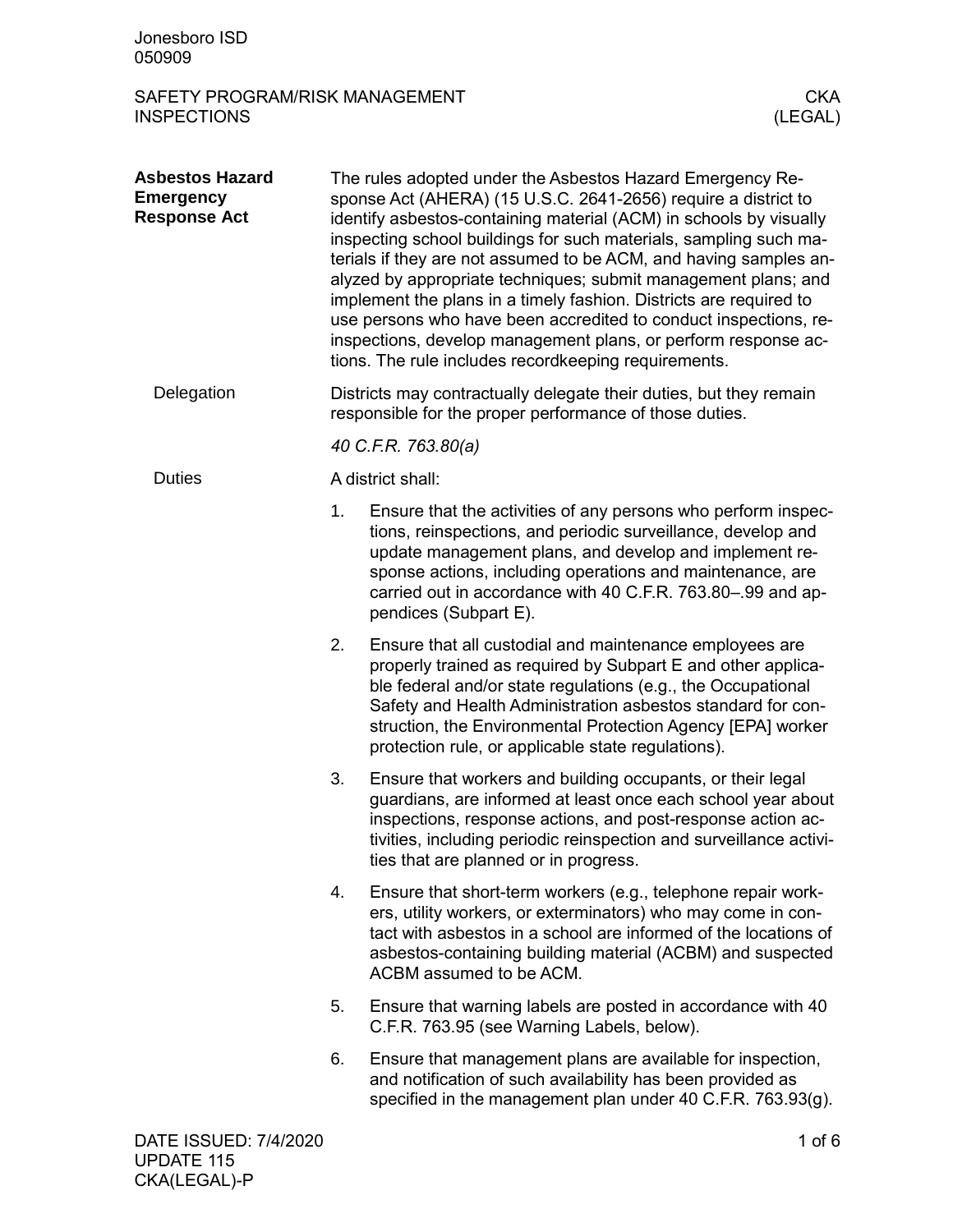# SAFETY PROGRAM/RISK MANAGEMENT (CKA CHART CHART) SAFETY PROGRAM/RISK MANAGEMENT **INSPECTIONS**

|                 | 7.                                                                                                                                                                                                                                                                                                                                                                                                                                                                                                                                                                                                                                                                                                              | Designate a person to ensure that requirements under 40<br>C.F.R. 763.84 are properly implemented and ensure that the<br>designated person receives adequate training to perform du-<br>ties assigned.                                                              |  |
|-----------------|-----------------------------------------------------------------------------------------------------------------------------------------------------------------------------------------------------------------------------------------------------------------------------------------------------------------------------------------------------------------------------------------------------------------------------------------------------------------------------------------------------------------------------------------------------------------------------------------------------------------------------------------------------------------------------------------------------------------|---------------------------------------------------------------------------------------------------------------------------------------------------------------------------------------------------------------------------------------------------------------------|--|
|                 | 8.                                                                                                                                                                                                                                                                                                                                                                                                                                                                                                                                                                                                                                                                                                              | Consider whether any conflict of interest may arise from the<br>interrelationship among accredited asbestos personnel and<br>whether that should influence the selection of accredited per-<br>sonnel to perform activities under Subpart E.                        |  |
|                 |                                                                                                                                                                                                                                                                                                                                                                                                                                                                                                                                                                                                                                                                                                                 | 40 C.F.R. 763.84                                                                                                                                                                                                                                                    |  |
| Management Plan | Each district shall develop an asbestos management plan for each<br>school, including all buildings that they lease, own, or otherwise<br>use as school buildings, and submit the plan to the Texas Depart-<br>ment of State Health Services (TDSHS). Each district shall main-<br>tain and update its management plan to keep it current with ongo-<br>ing operations and maintenance, periodic surveillance, inspection,<br>reinspection and response action activities. All provisions required<br>to be included in the management plan shall be retained as part of<br>the management plan, as well as any information that has been re-<br>vised to bring the plan up-to-date. $40$ C.F.R. 763.93(a), (d) |                                                                                                                                                                                                                                                                     |  |
|                 | The management plan shall be developed by an accredited man-<br>agement planner and shall include:                                                                                                                                                                                                                                                                                                                                                                                                                                                                                                                                                                                                              |                                                                                                                                                                                                                                                                     |  |
|                 | 1.                                                                                                                                                                                                                                                                                                                                                                                                                                                                                                                                                                                                                                                                                                              | A list of the name and address of each school building and<br>whether it contains friable ACBM, nonfriable ACBM, and fria-<br>ble and nonfriable suspected ACBM assumed to be ACM.                                                                                  |  |
|                 | 2.                                                                                                                                                                                                                                                                                                                                                                                                                                                                                                                                                                                                                                                                                                              | Specific information for each inspection conducted before De-<br>cember 14, 1987.                                                                                                                                                                                   |  |
|                 | 3.                                                                                                                                                                                                                                                                                                                                                                                                                                                                                                                                                                                                                                                                                                              | Specific information for each inspection and reinspection con-<br>ducted under 40 C.F.R. 763.85.                                                                                                                                                                    |  |
|                 | 4.                                                                                                                                                                                                                                                                                                                                                                                                                                                                                                                                                                                                                                                                                                              | The name, address, and telephone number of the person<br>designated under 40 C.F.R. 763.84 to ensure that the duties<br>of the district are carried out, and the course name, and dates<br>and hours of training taken by that person to carry out the du-<br>ties. |  |
|                 | 5.                                                                                                                                                                                                                                                                                                                                                                                                                                                                                                                                                                                                                                                                                                              | The recommendations made to the district regarding re-<br>sponse actions, under 40 C.F.R. 763.88(d), the name, signa-<br>ture, state of accreditation of each person making the recom-<br>mendations, and if applicable, his or her accreditation<br>number.        |  |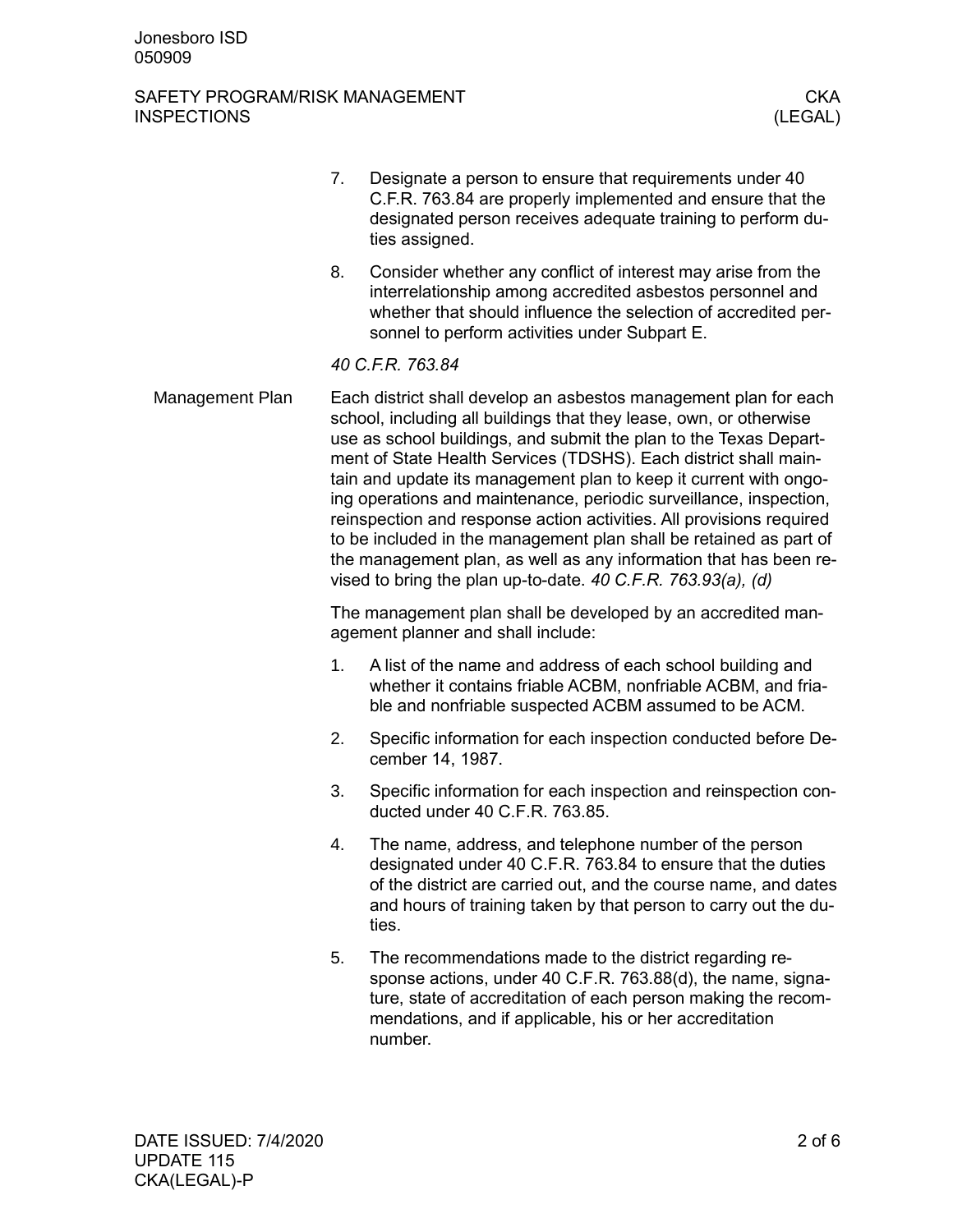### SAFETY PROGRAM/RISK MANAGEMENT CHANGEMENT CKA INSPECTIONS (LEGAL)

- 6. A detailed description of preventive measures and response actions to be taken, including methods to be used, for any friable ACBM, the locations where such measures and action will be taken, reasons for selecting the response action or preventive measure, and a schedule for beginning and completing each preventive measure and response action. 7. With respect to the persons who inspected for ACBM and who will design or carry out response actions, except for operations and maintenance, a statement regarding the person's accreditation. 8. A detailed description in the form of a blueprint, diagram, or in writing of any ACBM or suspected ACBM assumed to be ACM that remains in the school once response actions are undertaken pursuant to 40 C.F.R. 763.90. This description shall be updated as response actions are completed. 9. A plan for reinspection under 40 C.F.R. 763.85, a plan for operations and maintenance activities under 40 C.F.R. 763.91, a plan for periodic surveillance under 40 C.F.R. 763.92, a description of the management planner's recommendation regarding additional cleaning under 40 C.F.R. 763.91(c)(2) as part of an operation's maintenance program, and the district's response to that recommendation. 10. A description of steps taken to inform workers and building occupants, or their legal guardians, about inspections, reinspections, response actions, and post-response action activities, including periodic reinspection and surveillance activities that are planned or in progress.
	- 11. An evaluation of the resources needed to complete response actions successfully and carry out reinspection, operations and maintenance activities, periodic surveillance, and training.
	- 12. With respect to each consultant who contributed to the management plan, the name of the consultant and a statement regarding the person's accreditation.

*40 C.F.R. 763.93(e); Occupations Code 1954.101 (License Required for Certain Activities)*

Upon submission of a management plan to TDSHS for review, a district shall keep a copy of the plan in its administrative office. The management plans shall be available, without cost or restriction, for inspection by representatives of EPA and the state, the public, including teachers, other school personnel and their representatives, and parents. The district may charge a reasonable cost to make copies of management plans. *Plan Availability*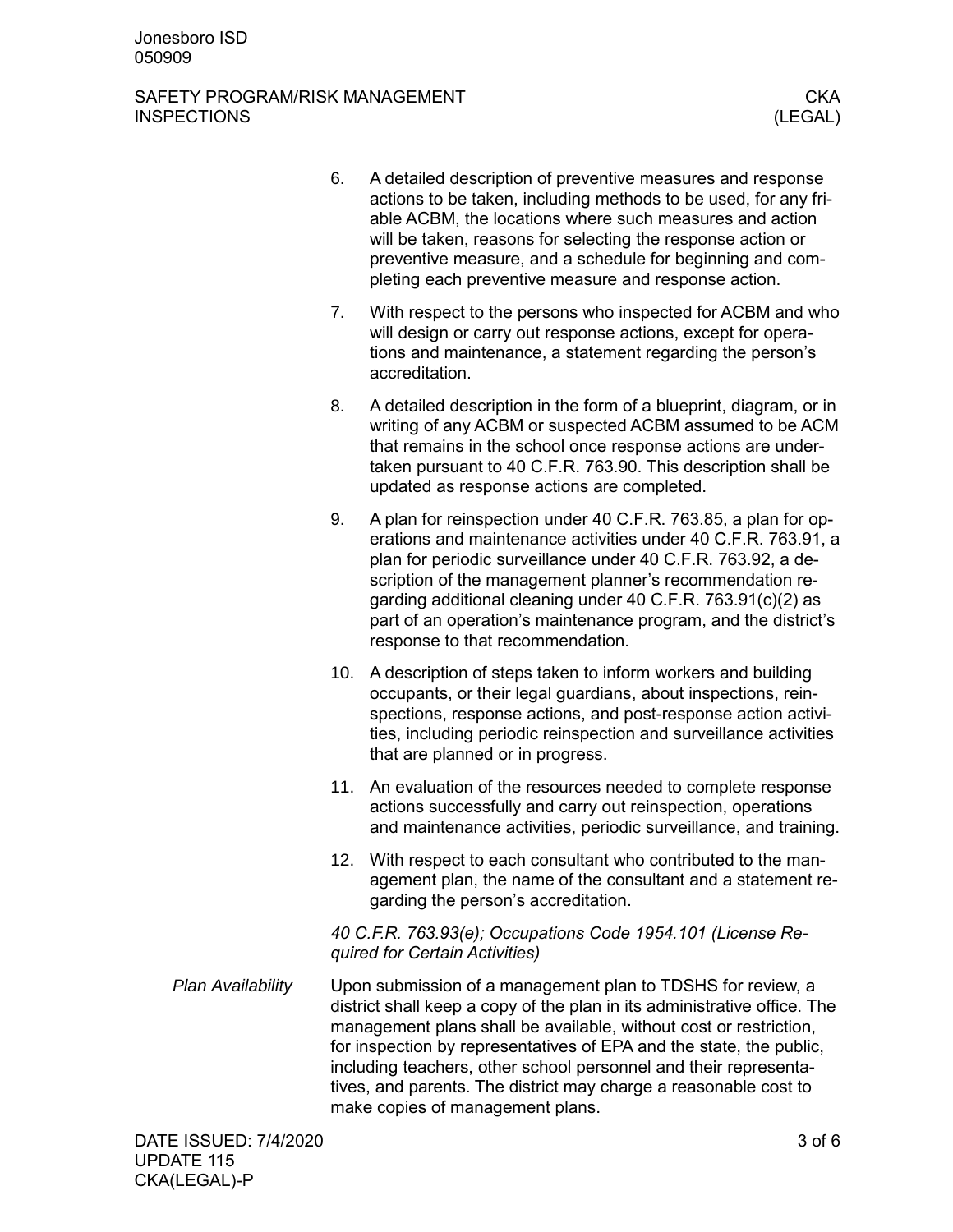# SAFETY PROGRAM/RISK MANAGEMENT (CKA CHART CHART) SAFETY PROGRAM/RISK MANAGEMENT **INSPECTIONS**

|                           | Each school shall maintain in its administrative office a complete,<br>updated copy of the management plan for that school. Manage-<br>ment plans shall also be available for inspection, without cost or re-<br>striction, to workers before work begins in any area of a school<br>building. The school shall make management plans available for in-<br>spection to representatives of EPA and the state, the public, includ-<br>ing parents, teachers, and other school personnel and their repre-<br>sentatives, within five working days after receiving a request for<br>inspection. The school may charge a reasonable cost to make cop-<br>ies of the management plan.                                                                                                                                                                                      |
|---------------------------|----------------------------------------------------------------------------------------------------------------------------------------------------------------------------------------------------------------------------------------------------------------------------------------------------------------------------------------------------------------------------------------------------------------------------------------------------------------------------------------------------------------------------------------------------------------------------------------------------------------------------------------------------------------------------------------------------------------------------------------------------------------------------------------------------------------------------------------------------------------------|
| Notice of<br>Availability | Upon submission of its management plan to TDSHS and at least<br>once each school year, a district shall notify in writing parent,<br>teacher, and employee organizations of the availability of the man-<br>agement plans and shall include in the management plan a de-<br>scription of the steps taken to notify such organizations, and a<br>dated copy of the notification.                                                                                                                                                                                                                                                                                                                                                                                                                                                                                      |
|                           | 40 C.F.R. 763.93(g)                                                                                                                                                                                                                                                                                                                                                                                                                                                                                                                                                                                                                                                                                                                                                                                                                                                  |
| Inspections               | Each building leased or acquired to be used as a school building<br>shall be inspected in accordance with 40 C.F.R. 763.85(a)(3) and<br>(4) prior to use as a school building. In the event that emergency<br>use of an uninspected building as a school building is necessitated,<br>such buildings shall be inspected within 30 days after commence-<br>ment of such use. At least once every three years after a manage-<br>ment plan is in effect, each district shall conduct a reinspection of<br>all friable and nonfriable known or assumed ACBM in each school<br>building that they lease, own, or otherwise use as a school build-<br>ing. For each inspection and reinspection, the district shall have an<br>accredited inspector provide a written assessment of all friable<br>known or assumed ACBM in the school building. 40 C.F.R. 763.85,<br>.88 |
| <b>Response Actions</b>   | The district shall select and implement in a timely manner the ap-<br>propriate response actions in 40 C.F.R. 763.90 consistent with the<br>assessment. The response actions selected shall be sufficient to<br>protect human health and the environment. The district may then<br>select, from the response actions that protect human health and<br>the environment, that action which is the least burdensome<br>method. 40 C.F.R. 763.90(a)                                                                                                                                                                                                                                                                                                                                                                                                                      |
| Periodic<br>Surveillance  | At least once every six months after the management plan is in ef-<br>fect, each district shall conduct periodic surveillance in each build-<br>ing that it leases, owns, or otherwise uses as a school building that<br>contains ACBM or is assumed to contain ACBM. 40 C.F.R.<br>763.92(b)                                                                                                                                                                                                                                                                                                                                                                                                                                                                                                                                                                         |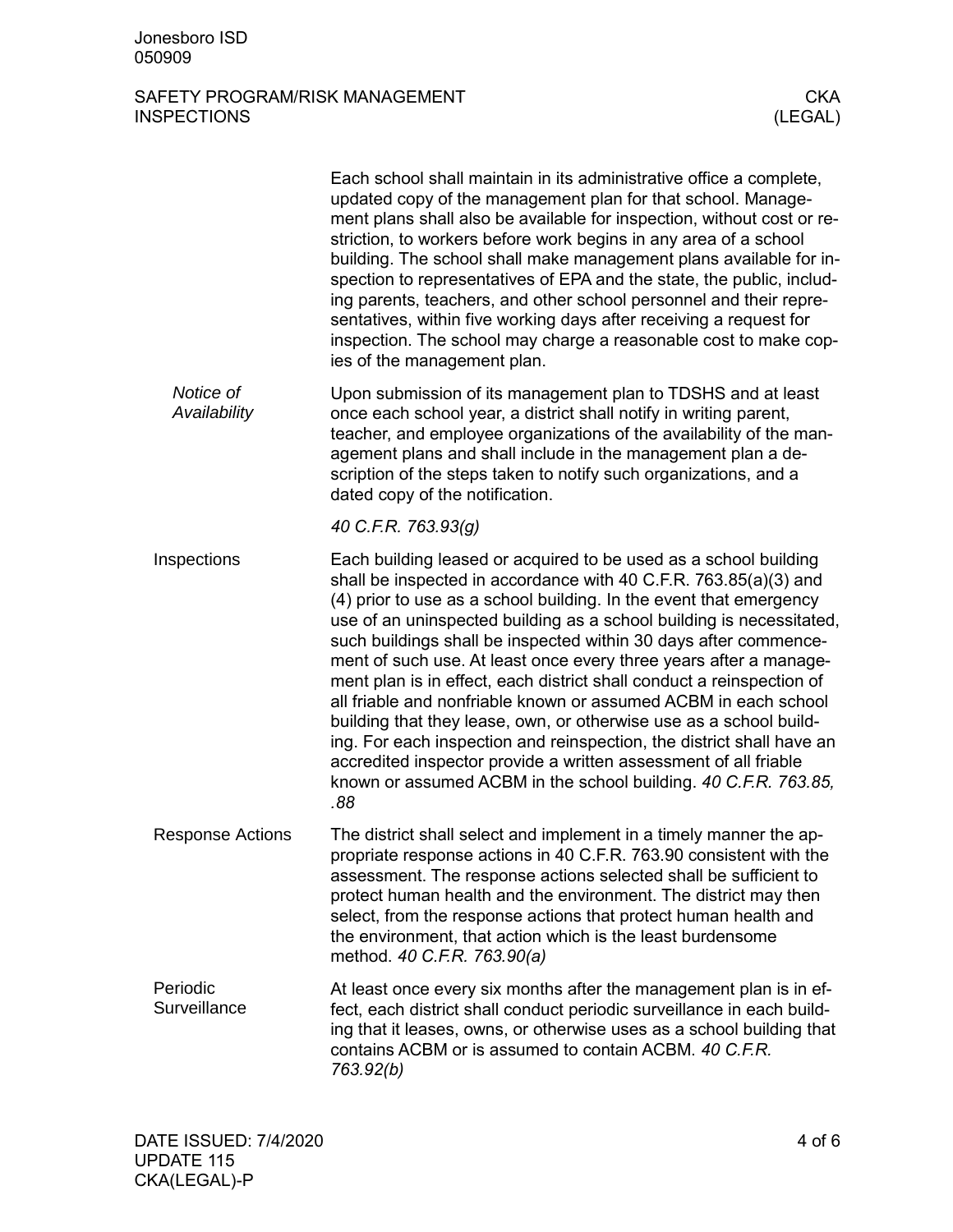# SAFETY PROGRAM/RISK MANAGEMENT (CKA CHART CHART) SAFETY PROGRAM/RISK MANAGEMENT **INSPECTIONS**

| Operations and<br>Maintenance<br>Training                | The district shall ensure, prior to the implementation of operations<br>and maintenance provisions of the management plan, that all<br>members of the maintenance and custodial staff who may work in<br>a building that contains ACBM receive awareness training of at<br>least two hours, whether or not they are required to work with<br>ACBM. New custodial and maintenance employees shall be<br>trained within 60 days after commencement of employment. Train-<br>ing shall include information specified in 40 C.F.R. 763.92(a)(1)(i)-<br>(v). The district shall ensure that all members of its maintenance<br>and custodial staff who conduct any activities that will result in the<br>disturbance of ACBM shall receive training described above and 14<br>hours of additional training that includes information specified in 40<br>C.F.R. 763.92(a)(2)(i)–(iv). 40 C.F.R. 763.92(a) |
|----------------------------------------------------------|----------------------------------------------------------------------------------------------------------------------------------------------------------------------------------------------------------------------------------------------------------------------------------------------------------------------------------------------------------------------------------------------------------------------------------------------------------------------------------------------------------------------------------------------------------------------------------------------------------------------------------------------------------------------------------------------------------------------------------------------------------------------------------------------------------------------------------------------------------------------------------------------------|
| <b>Warning Labels</b>                                    | The district shall attach a warning label immediately adjacent to<br>any friable and nonfriable ACBM and suspected ACBM assumed to<br>be ACM located in routine maintenance areas at each school build-<br>ing. This shall include friable ACBM that was responded to by a<br>means other than removal and ACBM for which no response action<br>was carried out. All labels shall be prominently displayed in readily<br>visible locations and shall remain posted until the ACBM that is la-<br>beled is removed. The warning label shall read, in print which is<br>readily visible because of large size or bright color, as follows:<br>CAUTION: ASBESTOS. HAZARDOUS. DO NOT DISTURB WITH-<br>OUT PROPER TRAINING AND EQUIPMENT. 40 C.F.R. 763.95                                                                                                                                              |
| <b>Texas Asbestos</b><br><b>Health Protection</b><br>Act | A district shall ensure compliance with AHERA for all schools in its<br>jurisdiction. 25 TAC 295.63                                                                                                                                                                                                                                                                                                                                                                                                                                                                                                                                                                                                                                                                                                                                                                                                |
| <b>Asbestos-Related</b><br>Activity                      | An "asbestos-related activity" means the removal, encapsulation,<br>or enclosure of asbestos; the performance of an asbestos survey;<br>the development of an asbestos management plan or response ac-<br>tion; the collection or analysis of an asbestos sample; or the per-<br>formance of another activity for which a license is required under<br>Occupations Code Chapter 1954 (the Texas Asbestos Health Pro-<br>tection Act). Occupations Code 1954.002, .101 (License Required<br>for Certain Activities)                                                                                                                                                                                                                                                                                                                                                                                 |
| Notice of Certain<br>Activities                          | A person engaged in removing asbestos from or encapsulating or<br>enclosing asbestos in a public building shall notify TDSHS in writ-<br>ing at least ten days before the date the person begins the re-<br>moval, encapsulation, or enclosure project according to applicable<br>laws. A person may give the required notice orally if the removal,<br>encapsulation, or enclosure project is of an emergency nature. Oc-<br>cupations Code 1954.252                                                                                                                                                                                                                                                                                                                                                                                                                                              |
| Responsibility                                           | It is the responsibility of the facility owner and/or operator to notify<br>TDSHS under 25 Administrative Code 295.61. In a public building,                                                                                                                                                                                                                                                                                                                                                                                                                                                                                                                                                                                                                                                                                                                                                       |